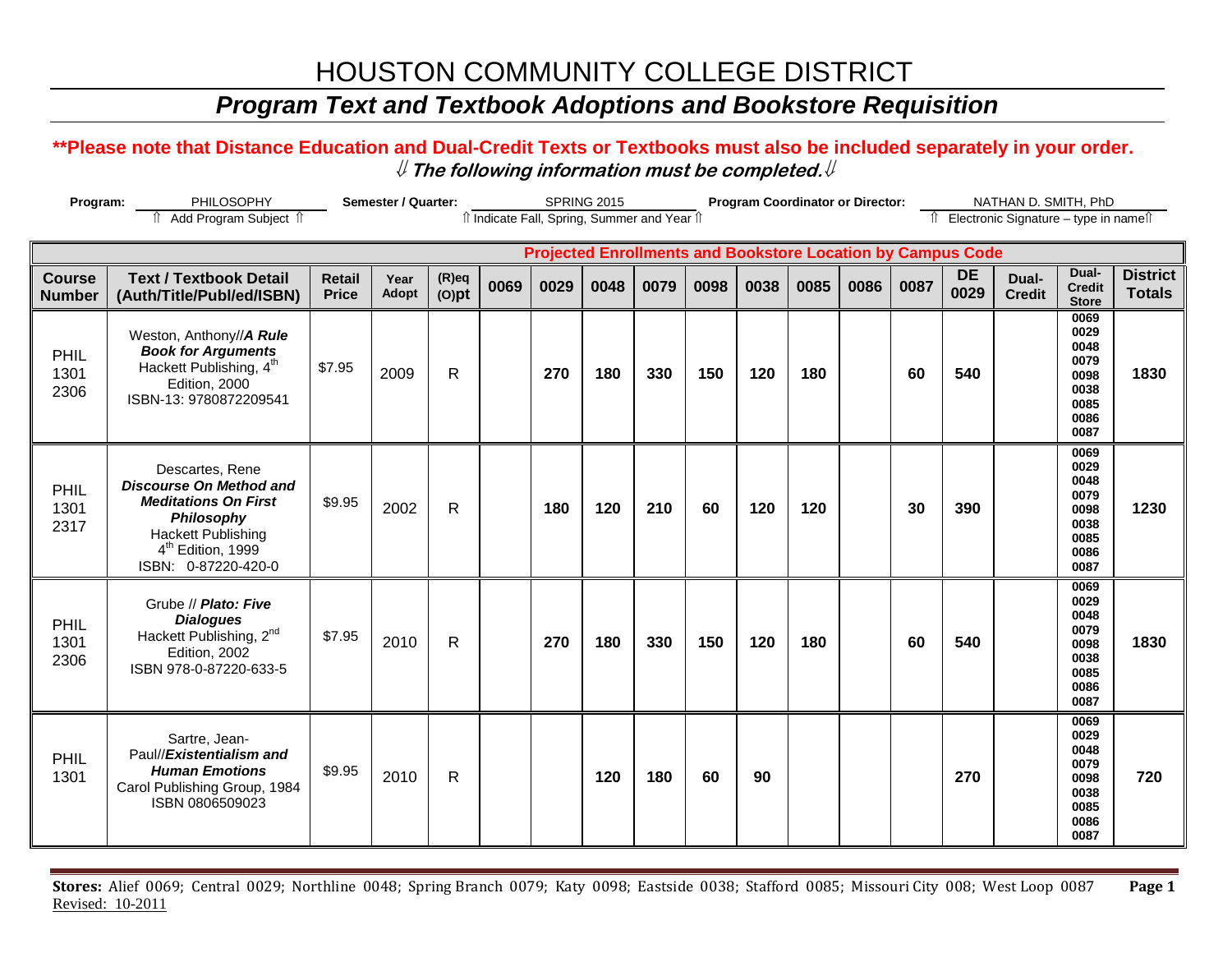### *Program Text and Textbook Adoptions and Bookstore Requisition*

### **\*\*Please note that Distance Education and Dual-Credit Texts or Textbooks must also be included separately in your order.**  ⇓ **The following information must be completed.**⇓

| Semester / Quarter:<br>Program:<br>PHILOSOPHY |                                                                                                                                                                   |                               |                      | <b>SPRING 2015</b><br>îl Indicate Fall, Spring, Summer and Year îl |      |                                                                    |      |      | <b>Program Coordinator or Director:</b> |      |      |      |                                          | NATHAN D. SMITH, PhD |                        |                                                                      |                                  |
|-----------------------------------------------|-------------------------------------------------------------------------------------------------------------------------------------------------------------------|-------------------------------|----------------------|--------------------------------------------------------------------|------|--------------------------------------------------------------------|------|------|-----------------------------------------|------|------|------|------------------------------------------|----------------------|------------------------|----------------------------------------------------------------------|----------------------------------|
|                                               | î Add Program Subject î                                                                                                                                           |                               |                      |                                                                    |      |                                                                    |      |      |                                         |      |      |      | Îl Electronic Signature - type in nameîl |                      |                        |                                                                      |                                  |
|                                               |                                                                                                                                                                   |                               |                      |                                                                    |      | <b>Projected Enrollments and Bookstore Location by Campus Code</b> |      |      |                                         |      |      |      |                                          |                      |                        |                                                                      |                                  |
| <b>Course</b><br><b>Number</b>                | <b>Text / Textbook Detail</b><br>(Auth/Title/Publ/ed/ISBN)                                                                                                        | <b>Retail</b><br><b>Price</b> | Year<br><b>Adopt</b> | $(R)$ eq<br>$(O)$ pt                                               | 0069 | 0029                                                               | 0048 | 0079 | 0098                                    | 0038 | 0085 | 0086 | 0087                                     | <b>DE</b><br>0029    | Dual-<br><b>Credit</b> | Dual-<br><b>Credit</b><br><b>Store</b>                               | <b>District</b><br><b>Totals</b> |
| PHIL<br>1301                                  | Wollstonecraft, Mary<br>A Vindication of the Rights<br>of Women<br><b>Dover Publications</b><br>Dover Thrift Edition, 1996<br>ISBN: 0-48629-036-0                 | \$3.15                        | 2011                 | R                                                                  |      | 180                                                                |      |      |                                         |      |      |      |                                          | 140                  |                        | 0069<br>0029<br>0048<br>0079<br>0098<br>0038<br>0085<br>0086<br>0087 | 535                              |
| PHIL<br>1301                                  | Hume, David<br><b>An Enquiry Concerning</b><br><b>Human Understanding</b><br><b>Hackett Publishing</b><br>1 <sup>st</sup> Edition, 1993<br>ISBN: 0-87220-229-1    | \$7.95                        | 2001                 | $\mathsf{R}$                                                       |      |                                                                    |      |      |                                         |      | 120  |      | 30                                       |                      |                        | 0069<br>0029<br>0048<br>0079<br>0098<br>0038<br>0085<br>0086<br>0087 | 150                              |
| PHIL<br>1301                                  | <b>Early Buddhist Discourses</b><br>Edited and Translated by<br>John J. Holder//Hackett<br>Publishing<br>1 <sup>st</sup> Edition, 2006//ISBN #: 0-<br>87220-792-7 | \$13.95                       | 2009                 | R                                                                  | 30   |                                                                    | 104  | 210  | 90                                      | 27   |      |      |                                          | 245                  |                        | 0069<br>0029<br>0048<br>0079<br>0098<br>0038<br>0085<br>0086<br>0087 | 706                              |
| PHIL<br>2303                                  | Klenk, Virginia<br><b>Understanding Symbolic</b><br>Logic // Prentice Hall<br>Paper Edition, 2008<br>ISBN: 0132051524                                             | 132.20                        | 2008                 | R                                                                  | 30   |                                                                    |      |      | 30                                      | 30   |      |      |                                          |                      |                        | 0069<br>0029<br>0048<br>0079<br>0098<br>0038<br>0085<br>0086<br>0087 | 120                              |

**Stores:** Alief 0069; Central 0029; Northline 0048; Spring Branch 0079; Katy 0098; Eastside 0038; Stafford 0085; Missouri City 008; West Loop 0087 **Page 2** Revised: 10-2011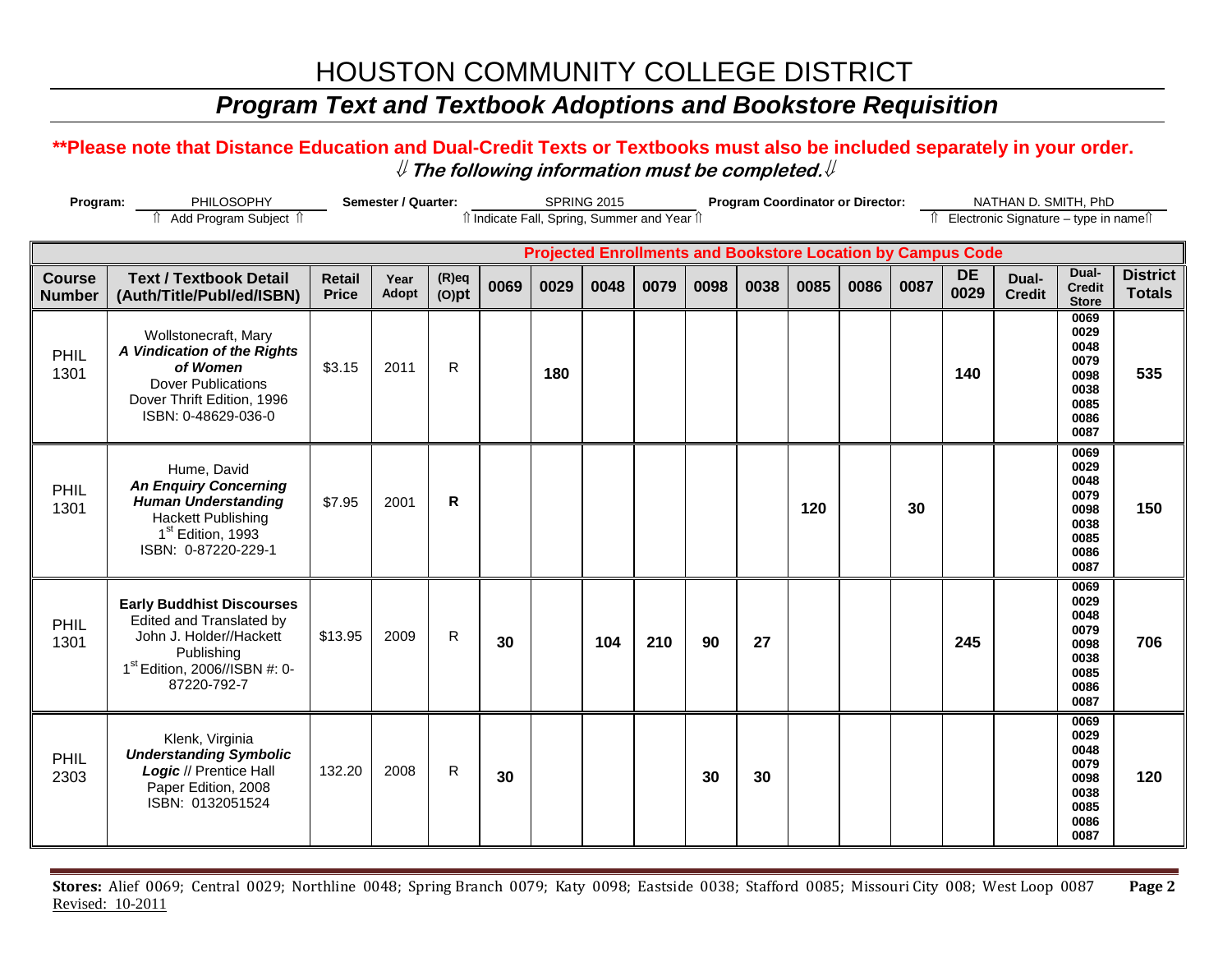### *Program Text and Textbook Adoptions and Bookstore Requisition*

### **\*\*Please note that Distance Education and Dual-Credit Texts or Textbooks must also be included separately in your order.**  ⇓ **The following information must be completed.**⇓

| Semester / Quarter:<br>Program:<br>PHILOSOPHY |                                                                                                                                            |                               |               |                      |      |                                              | <b>SPRING 2015</b> |      | <b>Program Coordinator or Director:</b> |      |                                                                    |      |                                          | NATHAN D. SMITH, PhD |                        |                                                                      |                                  |
|-----------------------------------------------|--------------------------------------------------------------------------------------------------------------------------------------------|-------------------------------|---------------|----------------------|------|----------------------------------------------|--------------------|------|-----------------------------------------|------|--------------------------------------------------------------------|------|------------------------------------------|----------------------|------------------------|----------------------------------------------------------------------|----------------------------------|
|                                               | Add Program Subject 1                                                                                                                      |                               |               |                      |      | îl Indicate Fall, Spring, Summer and Year îl |                    |      |                                         |      |                                                                    |      | Îl Electronic Signature - type in nameîl |                      |                        |                                                                      |                                  |
|                                               |                                                                                                                                            |                               |               |                      |      |                                              |                    |      |                                         |      | <b>Projected Enrollments and Bookstore Location by Campus Code</b> |      |                                          |                      |                        |                                                                      |                                  |
| <b>Course</b><br><b>Number</b>                | <b>Text / Textbook Detail</b><br>(Auth/Title/Publ/ed/ISBN)                                                                                 | <b>Retail</b><br><b>Price</b> | Year<br>Adopt | $(R)$ eq<br>$(O)$ pt | 0069 | 0029                                         | 0048               | 0079 | 0098                                    | 0038 | 0085                                                               | 0086 | 0087                                     | <b>DE</b><br>0029    | Dual-<br><b>Credit</b> | Dual-<br><b>Credit</b><br><b>Store</b>                               | <b>District</b><br><b>Totals</b> |
| PHIL<br>2306<br>1301                          | Ghandi, Mahatma<br><b>Selected Political Writings</b><br><b>Hackett Publishing</b><br>1 <sup>st</sup> Edition, 1996<br>ISBN: 0-87220-330-1 | \$13.95                       | 2001          | $\mathsf{R}$         |      | 180                                          | 60                 | 150  | 90                                      | 60   |                                                                    |      |                                          | 240                  |                        | 0069<br>0029<br>0048<br>0079<br>0098<br>0038<br>0085<br>0086<br>0087 | 780                              |
| PHIL<br>2306                                  | Bentham and Mill//Classical<br>Utilitarianism//J. Troyer<br>ed.//Hackett Publishing, 1st<br>Edition, 2003<br>ISBN: 0-87220-649-1           | \$11.95                       | 2008          | $\mathsf{R}$         |      | 60                                           | 60                 | 150  | 90                                      | 60   | 60                                                                 |      | 30                                       | 150                  |                        | 0069<br>0029<br>0048<br>0079<br>0098<br>0038<br>0085<br>0086<br>0087 | 660                              |
| PHIL<br>2306                                  | de Beauvoir, Simone<br><b>Ethics of Ambiguity</b><br>B. Frechtman, trsl.<br>Citadel Press, 1990<br>ISBN: 080650160X                        | \$9.38                        | 2004          | R                    |      |                                              |                    |      |                                         |      | 30                                                                 |      | 60                                       |                      |                        | 0069<br>0029<br>0048<br>0079<br>0098<br>0038<br>0085<br>0086<br>0087 | 90                               |
| PHIL<br>2306                                  | Aristotle<br><b>Nicomachean Ethics</b><br>Ostwald, trsl.<br>Prentice Hall, 2 <sup>nd</sup> Edition,<br>1962<br>ISBN: 9780023895302         | \$18.19                       | 2008          | $\mathsf{R}$         |      | 60                                           |                    |      |                                         |      |                                                                    |      |                                          | 30                   |                        | 0069<br>0029<br>0048<br>0079<br>0098<br>0038<br>0085<br>0086<br>0087 | 90                               |

**Stores:** Alief 0069; Central 0029; Northline 0048; Spring Branch 0079; Katy 0098; Eastside 0038; Stafford 0085; Missouri City 008; West Loop 0087 **Page 3** Revised: 10-2011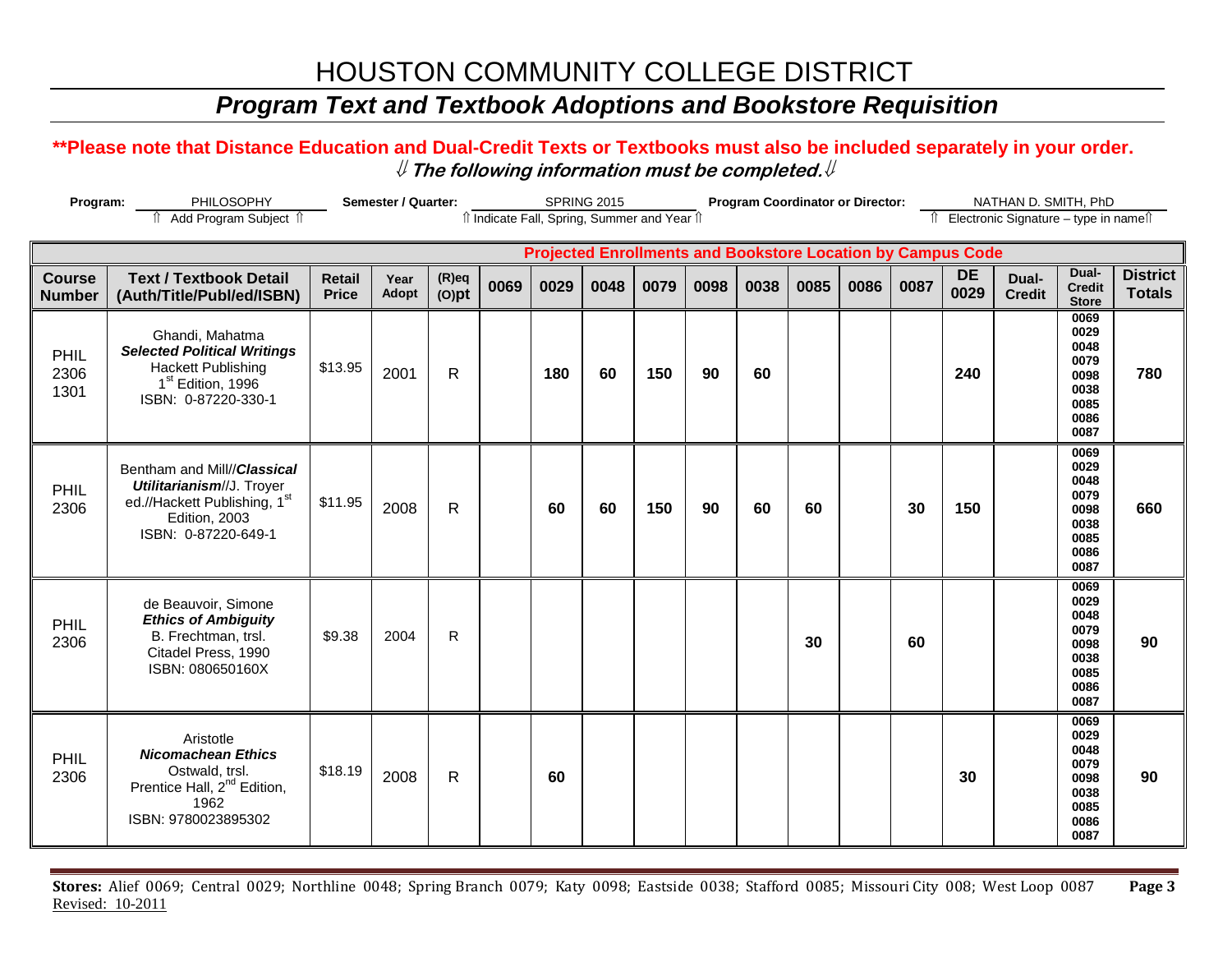## *Program Text and Textbook Adoptions and Bookstore Requisition*

### **\*\*Please note that Distance Education and Dual-Credit Texts or Textbooks must also be included separately in your order.**  ⇓ **The following information must be completed.**⇓

| Semester / Quarter:<br>Program:<br>PHILOSOPHY |                                                                                                                                             |                               |               |                      |      |                                              | <b>SPRING 2015</b> |      | <b>Program Coordinator or Director:</b> |                                                                    |      |      |      | NATHAN D. SMITH, PhD<br>Î Electronic Signature - type in nameî |                        |                                                                      |                                  |
|-----------------------------------------------|---------------------------------------------------------------------------------------------------------------------------------------------|-------------------------------|---------------|----------------------|------|----------------------------------------------|--------------------|------|-----------------------------------------|--------------------------------------------------------------------|------|------|------|----------------------------------------------------------------|------------------------|----------------------------------------------------------------------|----------------------------------|
|                                               | fî Add Program Subject fî                                                                                                                   |                               |               |                      |      | îl Indicate Fall, Spring, Summer and Year îl |                    |      |                                         |                                                                    |      |      |      |                                                                |                        |                                                                      |                                  |
|                                               |                                                                                                                                             |                               |               |                      |      |                                              |                    |      |                                         | <b>Projected Enrollments and Bookstore Location by Campus Code</b> |      |      |      |                                                                |                        |                                                                      |                                  |
| <b>Course</b><br><b>Number</b>                | <b>Text / Textbook Detail</b><br>(Auth/Title/Publ/ed/ISBN)                                                                                  | <b>Retail</b><br><b>Price</b> | Year<br>Adopt | $(R)$ eq<br>$(O)$ pt | 0069 | 0029                                         | 0048               | 0079 | 0098                                    | 0038                                                               | 0085 | 0086 | 0087 | <b>DE</b><br>0029                                              | Dual-<br><b>Credit</b> | Dual-<br><b>Credit</b><br><b>Store</b>                               | <b>District</b><br><b>Totals</b> |
| PHIL<br>2306                                  | Kant, Immanuel<br><b>Grounding for the</b><br><b>Metaphysics of Morals</b><br>Hackett Publishing, 3rd<br>Edition, 1993<br>978-0-87220-166-8 | \$8.95                        | 2012          | R.                   |      | 60                                           | 60                 | 150  | 90                                      | 60                                                                 | 60   |      | 30   | 150                                                            |                        | 0069<br>0029<br>0048<br>0079<br>0098<br>0038<br>0085<br>0086<br>0087 | 660                              |
| PHIL<br>2306                                  | Aquinas, Thomas //The<br><b>Cardinal Virtues//Hackett</b><br>Publishing 1 <sup>st</sup> Edition,<br>1988//ISBN 0-87220-745-5                | \$13.95                       | 2006          | $\mathsf{R}$         |      |                                              | 60                 | 150  | 90                                      | 60                                                                 |      |      |      | 120                                                            |                        | 0069<br>0029<br>0048<br>0079<br>0098<br>0038<br>0085<br>0086<br>0087 | 480                              |
| PHIL<br>2316                                  | Cornford, F.<br><b>Plato's Cosmology-</b><br><b>Timaeus</b><br>Hackett Publishing, 1997<br>ISBN: 0-87220-386-7                              | \$17.95                       | 2008          | $\mathsf{R}$         |      |                                              |                    |      |                                         |                                                                    |      |      |      | 35                                                             |                        | 0069<br>0029<br>0048<br>0079<br>0098<br>0038<br>0085<br>0086<br>0087 | 35                               |
| PHIL<br>2316                                  | Fine, Irwin<br><b>ARISTOTLE: Introductory</b><br><b>Readings</b><br>Hackett Publishing 1996<br>ISBN: 0-87220-339-5                          | \$11.87                       | 2000          | R                    |      |                                              |                    |      |                                         |                                                                    |      |      |      | 35                                                             |                        | 0069<br>0029<br>0048<br>0079<br>0098<br>0038<br>0085<br>0086<br>0087 | 35                               |

**Stores:** Alief 0069; Central 0029; Northline 0048; Spring Branch 0079; Katy 0098; Eastside 0038; Stafford 0085; Missouri City 008; West Loop 0087 **Page 4** Revised: 10-2011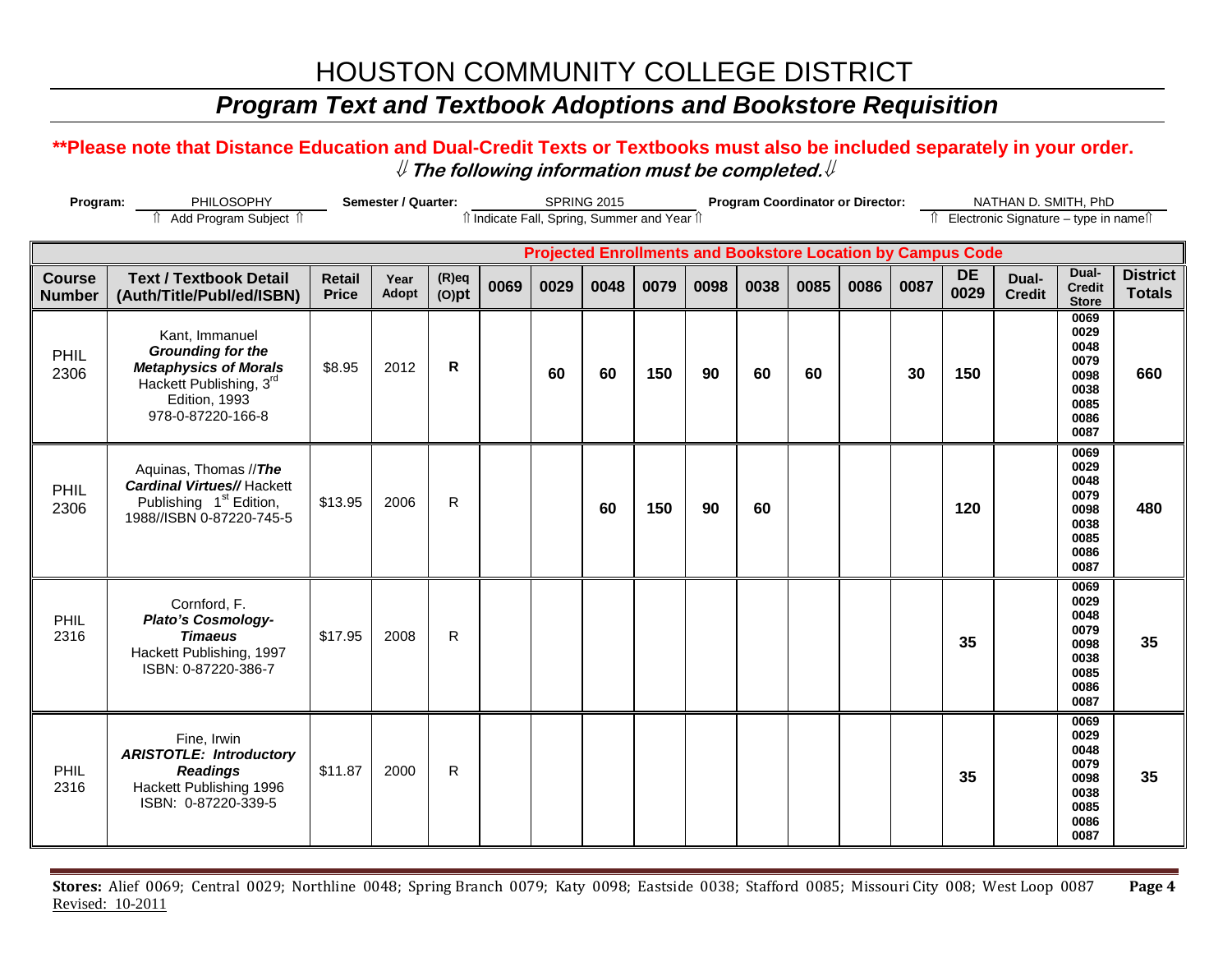### *Program Text and Textbook Adoptions and Bookstore Requisition*

### **\*\*Please note that Distance Education and Dual-Credit Texts or Textbooks must also be included separately in your order.**  ⇓ **The following information must be completed.**⇓

| Program:<br>PHILOSOPHY<br>n Add Program Subject n |                                                                                                                                                                | Semester / Quarter:<br>SPRING 2014<br>î Indicate Fall, Spring, Summer and Year î |               |                      |      |      |      |      |      |      | <b>Program Coordinator or Director:</b> |      |      | NATHAN D. SMITH, PhD<br>î Electronic Signature - type in nameî î   |                        |                                                                      |                                  |
|---------------------------------------------------|----------------------------------------------------------------------------------------------------------------------------------------------------------------|----------------------------------------------------------------------------------|---------------|----------------------|------|------|------|------|------|------|-----------------------------------------|------|------|--------------------------------------------------------------------|------------------------|----------------------------------------------------------------------|----------------------------------|
|                                                   |                                                                                                                                                                |                                                                                  |               |                      |      |      |      |      |      |      |                                         |      |      | <b>Projected Enrollments and Bookstore Location by Campus Code</b> |                        |                                                                      |                                  |
| <b>Course</b><br><b>Number</b>                    | <b>Text / Textbook Detail</b><br>(Auth/Title/Publ/ed/ISBN)                                                                                                     | <b>Retail</b><br><b>Price</b>                                                    | Year<br>Adopt | $(R)$ eq<br>$(O)$ pt | 0069 | 0029 | 0048 | 0079 | 0098 | 0038 | 0085                                    | 0086 | 0087 | <b>DE</b><br>0029                                                  | Dual-<br><b>Credit</b> | Dual-<br><b>Credit</b><br><b>Store</b>                               | <b>District</b><br><b>Totals</b> |
| PHIL<br>2316                                      | Leaman, O<br><b>Introduction to Classical</b><br><b>Islamic Philosophy</b><br>Cambridge University Press,<br>2 <sup>nd</sup> Edition, 2002<br>ISBN: 0521797578 | \$43.00                                                                          | 2004          | $\mathsf{R}$         |      |      |      |      |      |      |                                         |      |      | 35                                                                 |                        | 0069<br>0029<br>0048<br>0079<br>0098<br>0038<br>0085<br>0086<br>0087 | 35                               |
| PHIL<br>2318                                      | Freedman, Estelle, ed.//The<br><b>Essential Feminist Reader</b><br>The Modern Library//Trade<br>Paperback, 2007<br>ISBN-13: 9780812974607                      | \$17.95                                                                          | 2007          | $\mathbb{R}$         |      |      |      |      |      | 30   |                                         |      |      | 32                                                                 |                        | 0069<br>0029<br>0048<br>0079<br>0098<br>0038<br>0085<br>0086<br>0087 | 62                               |
| PHIL<br>2318                                      | Freedman, Estelle<br><b>No Turning Back</b><br><b>Ballantine Books //Trade</b><br>Paperback, 2003<br>ISBN: 978-0-345-45053-1<br>$(0-345-45053-1)$              | \$15.98                                                                          | 2007          | $\mathsf{R}$         |      |      |      |      |      | 30   |                                         |      |      | 32                                                                 |                        | 0069<br>0029<br>0048<br>0079<br>0098<br>0038<br>0085<br>0086<br>0087 | 62                               |
| PHIL<br>2318<br>2317                              | Atherton, Katherine, ed.<br><b>Women Philosophers of the</b><br><b>Early Modern Period</b><br>Hackett Publishing, 1994//<br>ISBN: 0-87220-259-3                | \$9.95                                                                           | 2004          | $\mathsf{R}$         |      |      |      | 30   |      | 30   |                                         |      |      | 32                                                                 |                        | 0069<br>0029<br>0048<br>0079<br>0098<br>0038<br>0085<br>0086<br>0087 | 92                               |

**Stores:** Alief 0069; Central 0029; Northline 0048; Spring Branch 0079; Katy 0098; Eastside 0038; Stafford 0085; Missouri City 008; West Loop 0087 **Page 5** Revised: 10-2011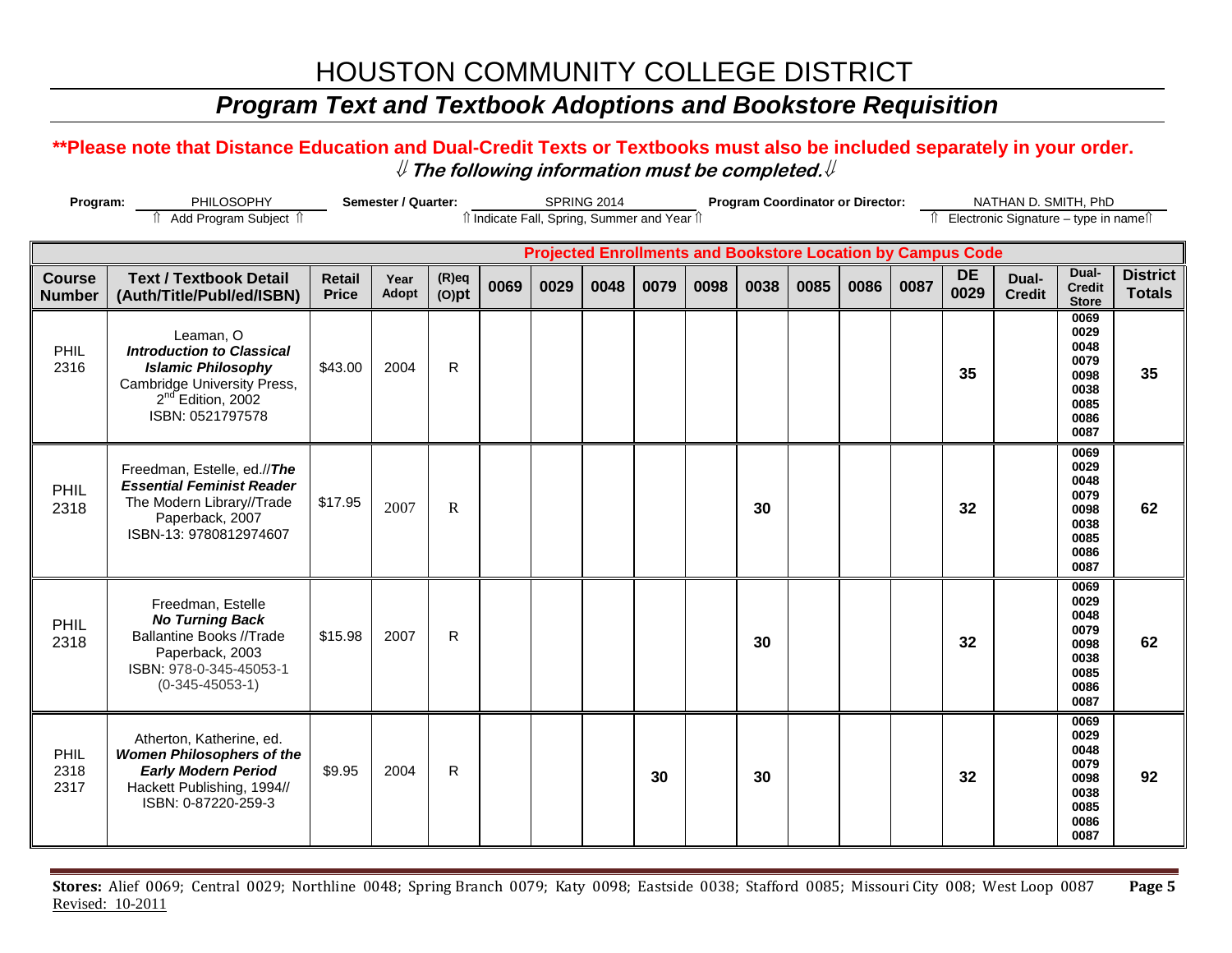## *Program Text and Textbook Adoptions and Bookstore Requisition*

### **\*\*Please note that Distance Education and Dual-Credit Texts or Textbooks must also be included separately in your order.**  ⇓ **The following information must be completed.**⇓

| Program:                       | Semester / Quarter:                                                                                                                             | SPRING 2014<br>îl Indicate Fall, Spring, Summer and Year îl |               |                      |      | <b>Program Coordinator or Director:</b> |      |      |      |      |      | Nathan D. Smith, PhD |                                                                    |            |                                          |                                                                      |                                  |
|--------------------------------|-------------------------------------------------------------------------------------------------------------------------------------------------|-------------------------------------------------------------|---------------|----------------------|------|-----------------------------------------|------|------|------|------|------|----------------------|--------------------------------------------------------------------|------------|------------------------------------------|----------------------------------------------------------------------|----------------------------------|
| Add Program Subject 1          |                                                                                                                                                 |                                                             |               |                      |      |                                         |      |      |      |      |      |                      |                                                                    |            | Îl Electronic Signature - type in nameîl |                                                                      |                                  |
|                                |                                                                                                                                                 |                                                             |               |                      |      |                                         |      |      |      |      |      |                      | <b>Projected Enrollments and Bookstore Location by Campus Code</b> |            |                                          |                                                                      |                                  |
| <b>Course</b><br><b>Number</b> | <b>Text / Textbook Detail</b><br>(Auth/Title/Publ/ed/ISBN)                                                                                      | <b>Retail</b><br><b>Price</b>                               | Year<br>Adopt | $(R)$ eq<br>$(O)$ pt | 0069 | 0029                                    | 0048 | 0079 | 0098 | 0038 | 0085 | 0086                 | 0087                                                               | DE<br>0029 | Dual-<br><b>Credit</b>                   | Dual-<br><b>Credit</b><br><b>Store</b>                               | <b>District</b><br><b>Totals</b> |
| PHIL<br>2317                   | Leibniz, G. F. W.<br><b>Discourse on Metaphysics</b><br>and Other Essays<br>Hackett Publishing, 1991<br>ISBN: 0872201325                        | \$8.95                                                      | 2013          |                      |      |                                         |      | 30   |      |      |      |                      |                                                                    |            |                                          | 0069<br>0029<br>0048<br>0079<br>0098<br>0038<br>0085<br>0086<br>0087 | 30                               |
| PHIL<br>2389                   | Reiss, Julian<br><b>Philosophy of Economics:</b><br>A Contemporary<br><b>Introduction</b><br>Routledge, 2013<br>ISBN: 978-0415881173            | \$36.95                                                     |               |                      |      |                                         |      | 30   |      |      |      |                      |                                                                    |            |                                          | 0069<br>0029<br>0048<br>0079<br>0098<br>0038<br>0085<br>0086<br>0087 | 30                               |
| PHIL<br>2317                   | Hobbes, Thomas.<br>The Leviathan.<br>Norton<br>ISBN: 0393967980                                                                                 |                                                             | 2014          |                      |      |                                         |      |      |      | 30   |      |                      |                                                                    |            |                                          | 0069<br>0029<br>0048<br>0079<br>0098<br>0038<br>0085<br>0086<br>0087 | 30                               |
| PHIL<br>2307                   | Sandel, M. J.//Justice:<br><b>What's the Right Thing to</b><br>Do? Farrar, Straus, and<br>Giroux, 2010<br>ISBN: 0374532508 / 978-<br>0374532505 | \$15.00                                                     | 2011          | R                    |      |                                         |      |      |      |      |      |                      |                                                                    | 35         |                                          | 0069<br>0029<br>0048<br>0079<br>0098<br>0038<br>0085<br>0086<br>0087 | 35                               |

**Stores:** Alief 0069; Central 0029; Northline 0048; Spring Branch 0079; Katy 0098; Eastside 0038; Stafford 0085; Missouri City 008; West Loop 0087 **Page 6** Revised: 10-2011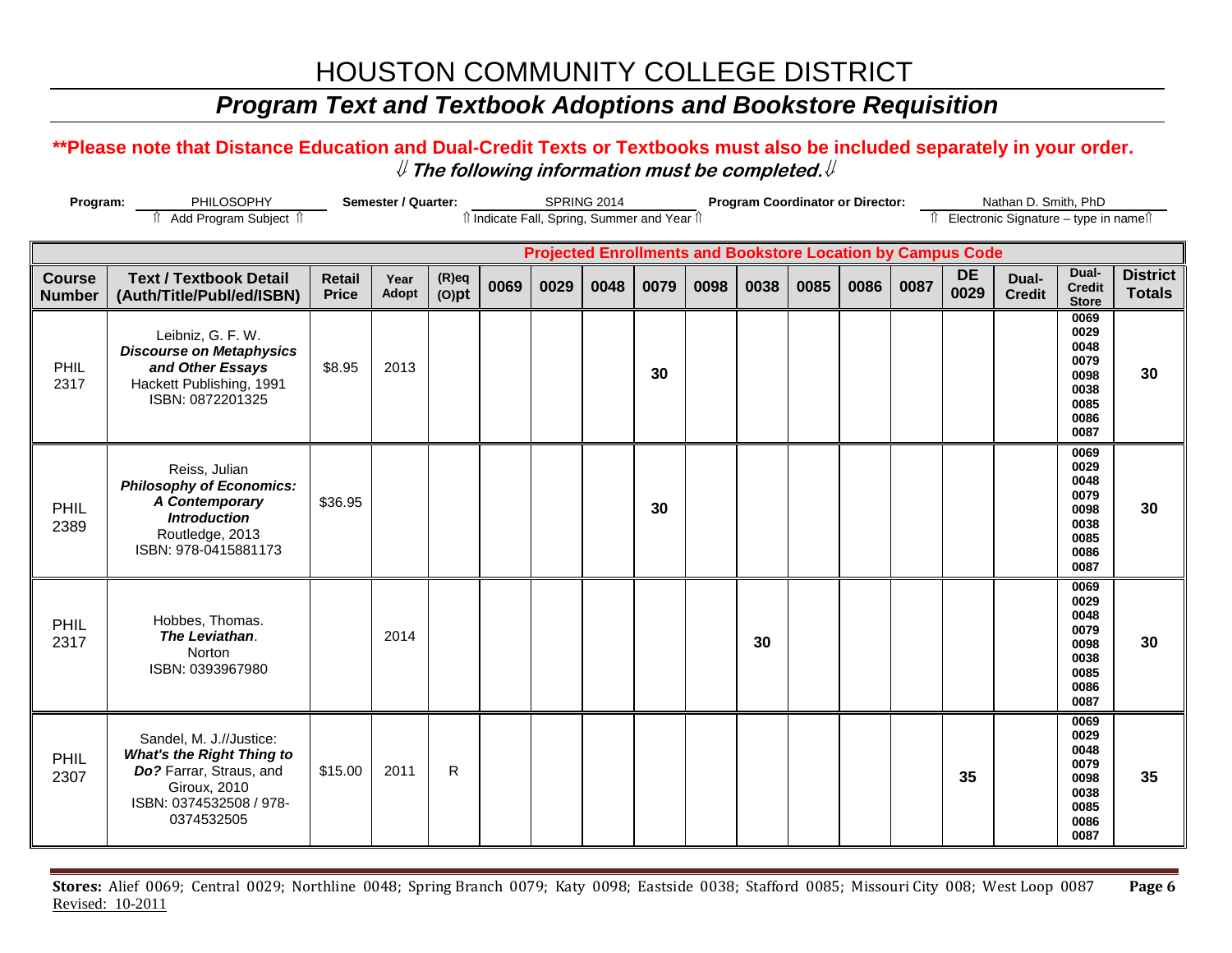### *Program Text and Textbook Adoptions and Bookstore Requisition*

### **\*\*Please note that Distance Education and Dual-Credit Texts or Textbooks must also be included separately in your order.**  ⇓ **The following information must be completed.**⇓

| Program:                       | Semester / Quarter:<br><b>SPRING 2014</b><br>T Add Program Subject 1                                                                                     |                                                                                                                  |               |                      |      |      | <b>Program Coordinator or Director:</b> |      |      |      |      |                                          | Nathan D. Smith, PhD |                   |                        |                                                                      |                                  |
|--------------------------------|----------------------------------------------------------------------------------------------------------------------------------------------------------|------------------------------------------------------------------------------------------------------------------|---------------|----------------------|------|------|-----------------------------------------|------|------|------|------|------------------------------------------|----------------------|-------------------|------------------------|----------------------------------------------------------------------|----------------------------------|
|                                |                                                                                                                                                          | î Indicate Fall, Spring, Summer and Year î<br><b>Projected Enrollments and Bookstore Location by Campus Code</b> |               |                      |      |      |                                         |      |      |      |      | Îl Electronic Signature - type in nameîl |                      |                   |                        |                                                                      |                                  |
|                                |                                                                                                                                                          |                                                                                                                  |               |                      |      |      |                                         |      |      |      |      |                                          |                      |                   |                        |                                                                      |                                  |
| <b>Course</b><br><b>Number</b> | <b>Text / Textbook Detail</b><br>(Auth/Title/Publ/ed/ISBN)                                                                                               | <b>Retail</b><br><b>Price</b>                                                                                    | Year<br>Adopt | $(R)$ eq<br>$(O)$ pt | 0069 | 0029 | 0048                                    | 0079 | 0098 | 0038 | 0085 | 0086                                     | 0087                 | <b>DE</b><br>0029 | Dual-<br><b>Credit</b> | Dual-<br><b>Credit</b><br><b>Store</b>                               | <b>District</b><br><b>Totals</b> |
| PHIL<br>2316<br>1301           | Reeve, C.D.C.//PLATO:<br>Republic//Hackett Publishing<br>1st Edition, 2004//<br>ISBN: 0-87220-736-6                                                      | \$12.95                                                                                                          | 2009          | ${\sf R}$            |      |      |                                         | 30   |      |      |      |                                          |                      | 35                |                        | 0069<br>0029<br>0048<br>0079<br>0098<br>0038<br>0085<br>0086<br>0087 | 35                               |
| PHIL<br>2316                   | <b>Philosophy in the Middle</b><br>Ages//A. Hyman & J. Walsh,<br>eds.<br>Hackett<br>Publishing//Paperback<br>3rd Edition, 2010<br>ISBN-13: 9781603842082 | \$42.00                                                                                                          | 2012          | $\mathsf{R}$         |      |      |                                         |      |      |      |      |                                          |                      | 35                |                        | 0069<br>0029<br>0048<br>0079<br>0098<br>0038<br>0085<br>0086<br>0087 | 35                               |
| PHIL<br>2306                   | Nietzsche, Friedrich<br><b>Genealogy of Morality</b><br>Hackett Publishing, 1st<br>Edition.1998<br>ISBN: 0-87220-283-6                                   |                                                                                                                  | 2008          | $\mathsf{R}$         |      | 70   |                                         |      |      |      |      |                                          |                      | 35                |                        | 0069<br>0029<br>0048<br>0079<br>0098<br>0038<br>0085<br>0086<br>0087 | 100                              |
| PHIL<br>2306                   | Kuhse, H. and<br>Singer, P.//Bioethics: An<br><b>Anthology</b><br><b>Blackwell Publishing</b><br>2 <sup>nd</sup> Edition, 2006<br>ISBN: 13-9781405129480 | \$64.95                                                                                                          | 2008          | $\mathsf{R}$         |      | 35   |                                         |      |      |      |      |                                          |                      |                   |                        | 0069<br>0029<br>0048<br>0079<br>0098<br>0038<br>0085<br>0086<br>0087 | 35                               |

**Stores:** Alief 0069; Central 0029; Northline 0048; Spring Branch 0079; Katy 0098; Eastside 0038; Stafford 0085; Missouri City 008; West Loop 0087 **Page 7** Revised: 10-2011